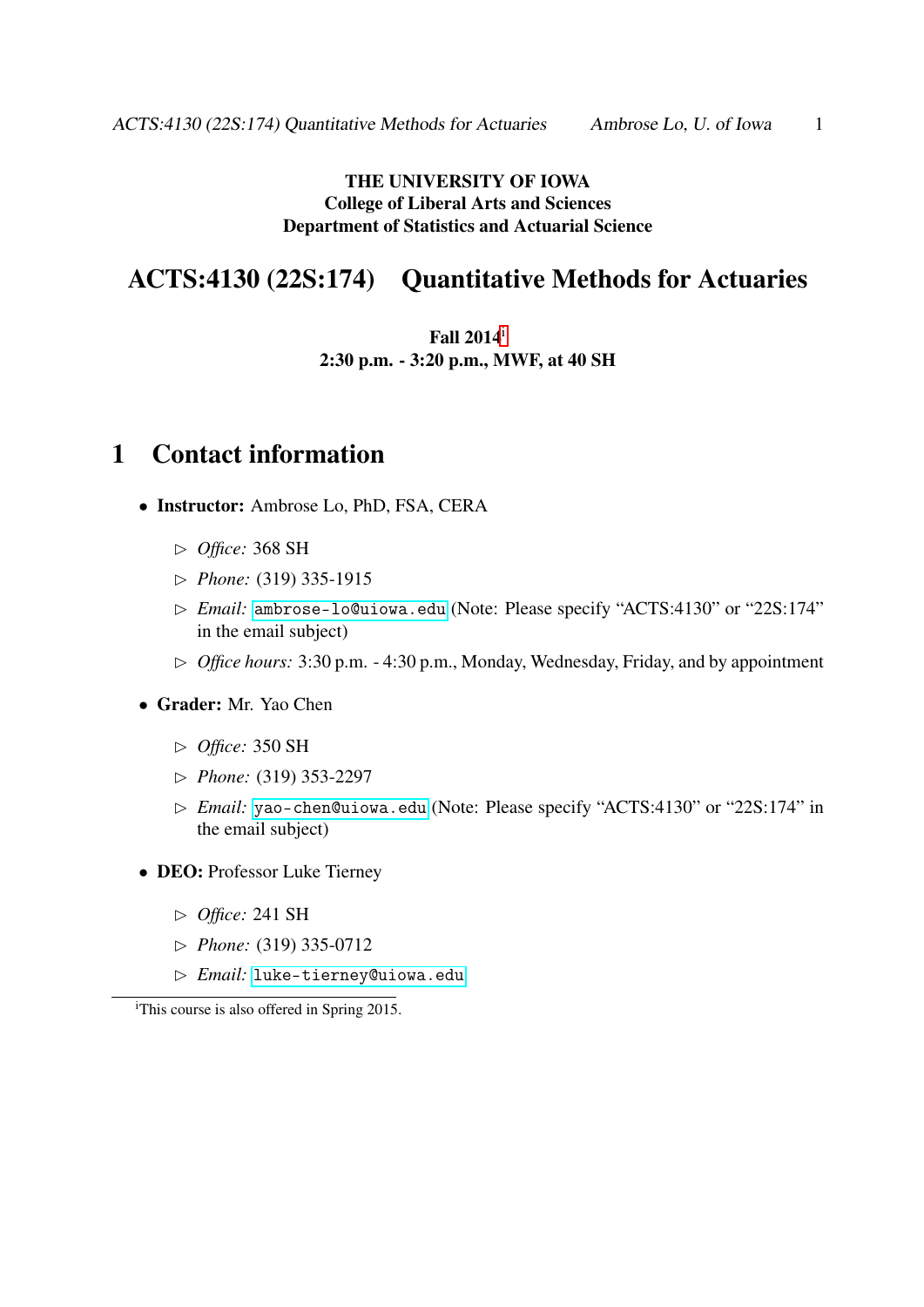# 2 Course description and objectives

This foundation course, which is compulsory for B.S. and M.S. in Actuarial Science students, consists of two separate parts:

#### Part 1. Financial derivatives (approximately two-third of the course)

The main objective of this course is to prepare you adequately for the second part of the SOA Exam FM (Financial Mathematics), namely, the financial economics portion, which accounts for 20-35% of the entire exam according to the exam syllabus. Upon completion of ACTS:3080 (22:180) and this course, you will be equipped with the necessary knowledge to take (and, most importantly, pass!) Exam FM.

#### Part 2. Introductory life contingencies (approximately one-third of the course)

In the second part, we shall switch gears and develop a probabilistic framework that is crucial to valuing "contingent" cash flows in SOA Exam MLC (Models for Life Contingencies). The probabilistic tools we learn will be applied and further enhanced in the two follow-up courses, ACTS:4180 (22S:181) "Life Contingencies I" and ACTS:4280 (22S:182) "Life Contingencies II", to value typical insurance products.

*Note that a grade of C+ or higher in this course is a prerequisite for ACTS:4180 (22S:181) and ACTS:4380 (22S:183).*

## 3 Exam FM

In Fall 2014, Exam FM will be offered via computer-based testing (CBT) in October (16-27) and December (9-20). The registration deadlines are September 4, 2014 and October 29, 2014 respectively. The tentative 2015 CBT schedule is available at [https://www.soa.org/Education/](https://www.soa.org/Education/Exam-Req/Exam-Day-Info/edu-2015-cbt-test-schedule.aspx) [Exam-Req/Exam-Day-Info/edu-2015-cbt-test-schedule.aspx](https://www.soa.org/Education/Exam-Req/Exam-Day-Info/edu-2015-cbt-test-schedule.aspx). More details of Exam FM (e.g. syllabus, sample exam questions, etc.) can be found at [https://www.soa.org/](https://www.soa.org/education/exam-req/edu-exam-fm-detail.aspx) [education/exam-req/edu-exam-fm-detail.aspx](https://www.soa.org/education/exam-req/edu-exam-fm-detail.aspx).

## 4 Texts

There are no required textbooks in this course. We shall follow closely the course lecture notes, which will be made available on ICON. The notes not only address all important topics required in the financial economics portion of Exam FM, but also include a wide variety of examples for exam preparation.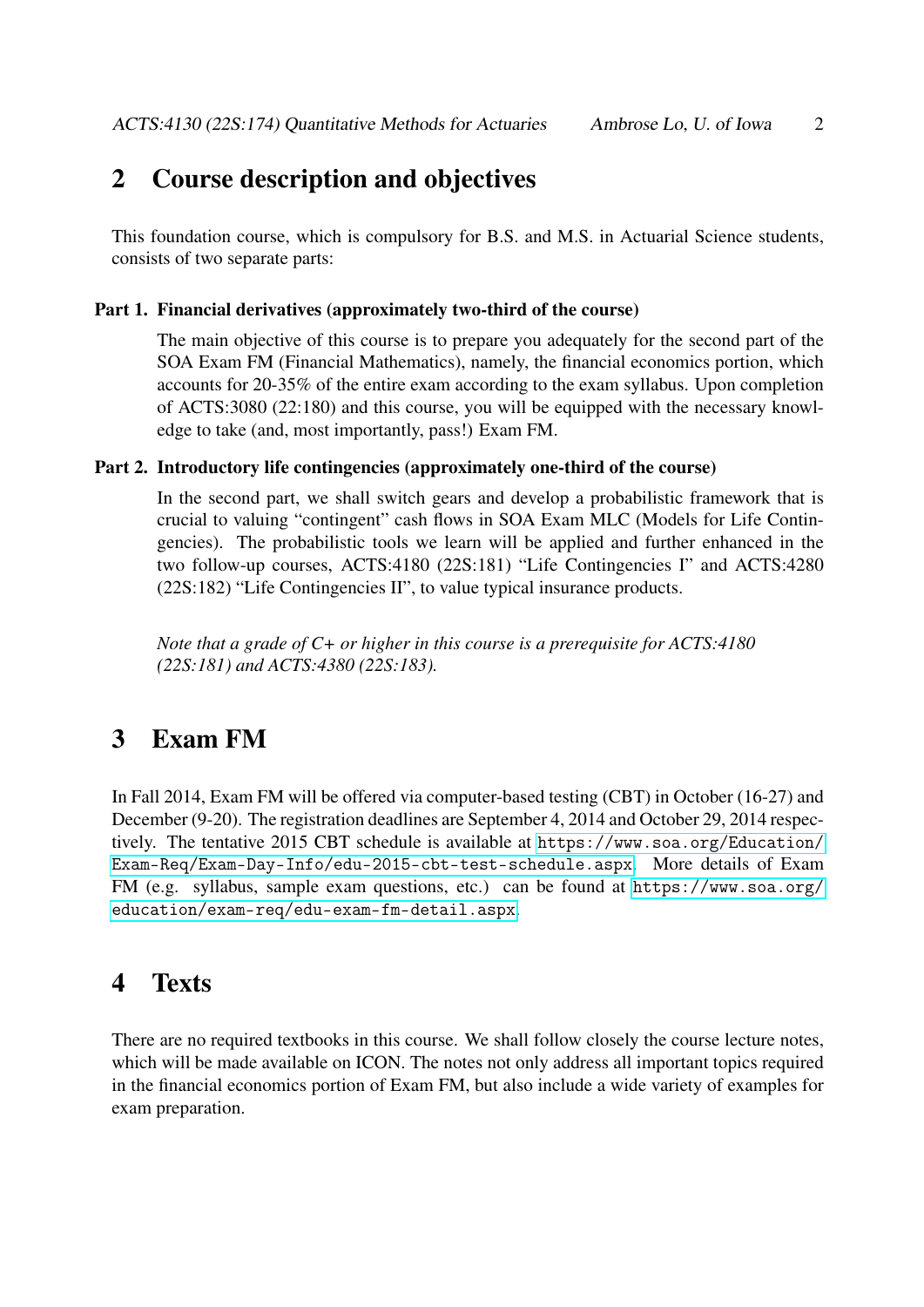### 4.1 Recommended texts

Here are two recommended texts available in the university bookstore:

1. *McDonald, R.L., 2013. Derivatives Markets (Third Edition). Pearson.*

This is the official textbook for the Financial Economics portion of Exam FM. We shall cover all required sections in the exam syllabus:

Chapter 1: Introduction to Derivatives Chapter 2: An Introduction to Forwards and Options Chapter 3: Insurance, Collars, and Other Strategies Chapter 4: Introduction to Risk Management (Sections 4.1-4.4) Chapter 5: Financial Forwards and Futures (Sections 5.1-5.4 and Appendix 5.B) Chapter 8: Swaps (Sections 8.1-8.3)

If time permits, we will also cover:

Chapter 9: Parity and Other Option Relationships

Pearson has published *Student Solutions Manual to Derivatives Markets*, which provides solutions to all even-numbered end-of-chapter questions in the text.

2. *Dickson, D.C.M., Hardy, M.R., Waters, H.R., 2013. Actuarial Mathematics for Life Contingent Risks (Second Edition). Cambridge University Press.*

This is the official textbook for Exam MLC. We shall cover:

Chapter 2: Survival models Chapter 3: Life tables and selection

### 4.2 Study manuals

You may also make use of study manuals available in the market, e.g.:

- 1. Cherry, H., Gorvett, R., 2014. ASM Study Manual for Exam FM/Exam 2 (11th Edition)
- 2. Li, J., Ng, A. 2014. ACTEX MLC Study Manual (Fall 2014 Edition)
- 3. Weishaus, A., 2014. ASM Study Manual for Exam MLC (14th Edition)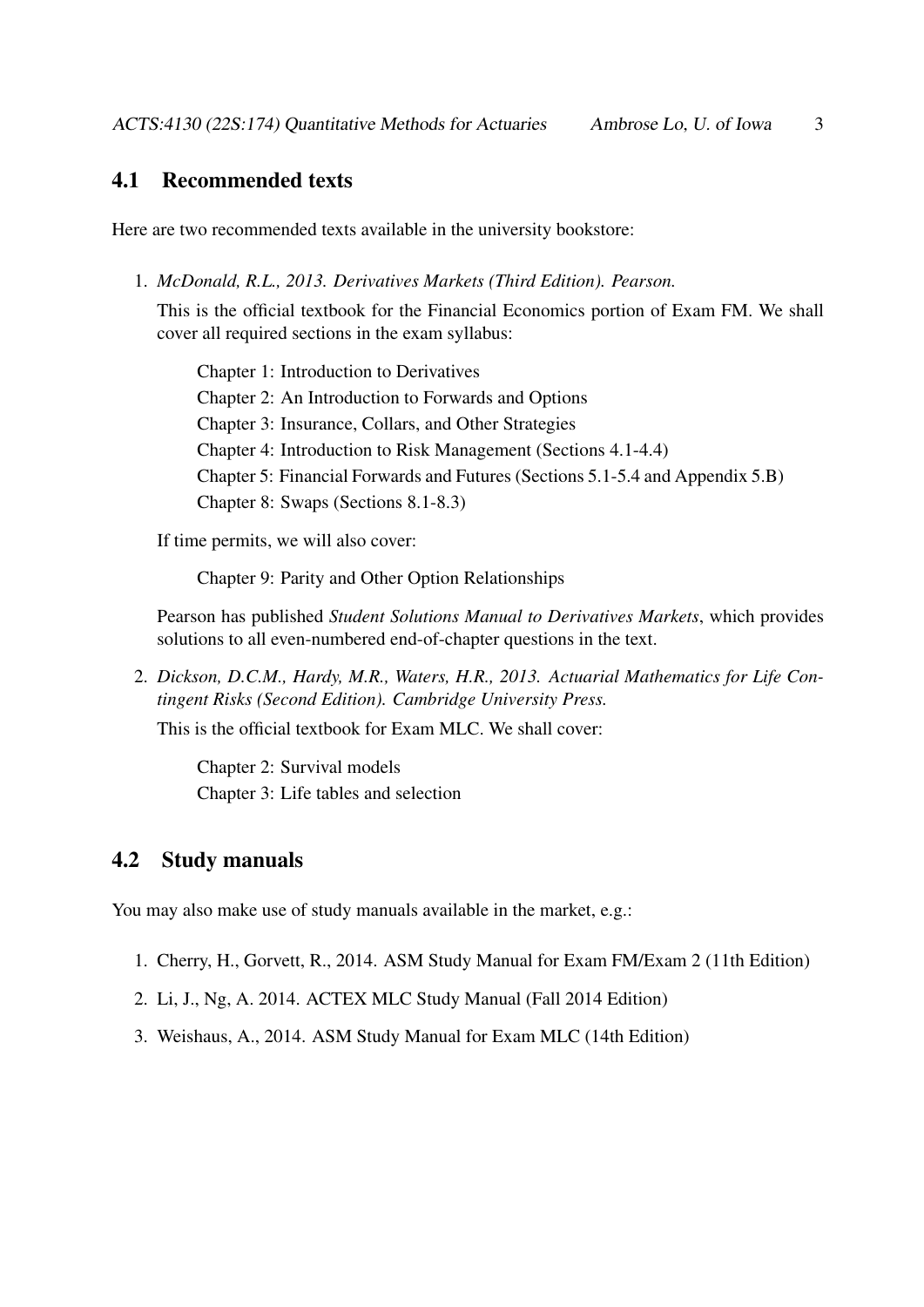# 5 Grading system

Assessment in this course comprises the following components:

#### 1. Assignments: 20%

There will be 4 to 5 assignments in this course. You will have two weeks to work on each assignment. Late homework will not be accepted.

*A note on collaboration:* You are welcome to discuss assignment problems with me during my office hours. You are also encouraged to discuss homework problems with other students. However, what you hand in must ultimately be your own work.

#### 2. Midterm Exams: 40%

There will be two in-class written Midterm Exams to be held on October 10, 2014 and November 21, 2014. Each test lasts for 50 minutes and accounts for 20% of your total grade.

#### 3. Final Examination: 40%

A two-hour comprehensive written examination will take place in the week of December 15-19, 2014. The exact date and time will be announced by the Registrar generally by the tenth day of classes. I will announce the final examination date and time for this course at the course ICON site once it is known. Do not plan your end of the semester travel plans until the final exam schedule is made public. It is your responsibility to know the date, time, and place of the final exam.

The Midterm Tests and Final Exam are all closed-book and no formula sheet is allowed (and on Exam FM as well!). They consist of several short-answer questions similar in style to SOA Exam FM questions. Only SOA-approved calculators are allowed.

Plus or minus grading system will be used in this course. Tentatively, the final grade will be assigned as follows:

| <b>Undergraduate students</b> |           |                                        |                |
|-------------------------------|-----------|----------------------------------------|----------------|
| $A - [85, 90]$                | A[90, 95] | $A + [95, 100]$                        | A- $[86.5,$    |
|                               |           | $B - [70, 75]$ B [75, 80) B + [80, 85) | $B - [73, 77]$ |
| C- $[55, 60)$                 | C[60, 65] | $\overline{C+ [65,70)}$                | $C - 59.5,$    |
| D- $[40, 45)$                 | D[45, 50] | $D + [50, 55]$                         | D- $[46, 50]$  |
| F[0,40)                       |           |                                        | F(0, 46)       |

| <b>Undergraduate students</b> |           |                 | <b>Graduate students</b>                  |  |                                             |
|-------------------------------|-----------|-----------------|-------------------------------------------|--|---------------------------------------------|
| A- $[85,90]$   A $[90,95]$    |           | $A + [95, 100]$ | A- $[86.5, 91]$                           |  | $A[91,95.5] A+[95.5,100]$                   |
| $B - [70, 75)$                | B(75, 80) | $B + [80, 85)$  | B- [73,77.5)   B [77.5,82)   B+ [82,86.5) |  |                                             |
| $C - [55, 60]$                | C[60, 65] | $C + [65, 70]$  | $C - [59.5, 64]$                          |  | $C$ [64, 68.5) $C$ + [68.5, 73)             |
| $D - [40, 45)$                | D(45, 50) | $D + [50, 55]$  | D- $[46, 50.5)$                           |  | $\boxed{D \, [50.5, 55] \, D + [55, 59.5]}$ |
| F [0, 40)                     |           |                 | [0, 46)<br>F                              |  |                                             |

These are not absolute scales and may be slightly adjusted depending on the difficulty of the exams.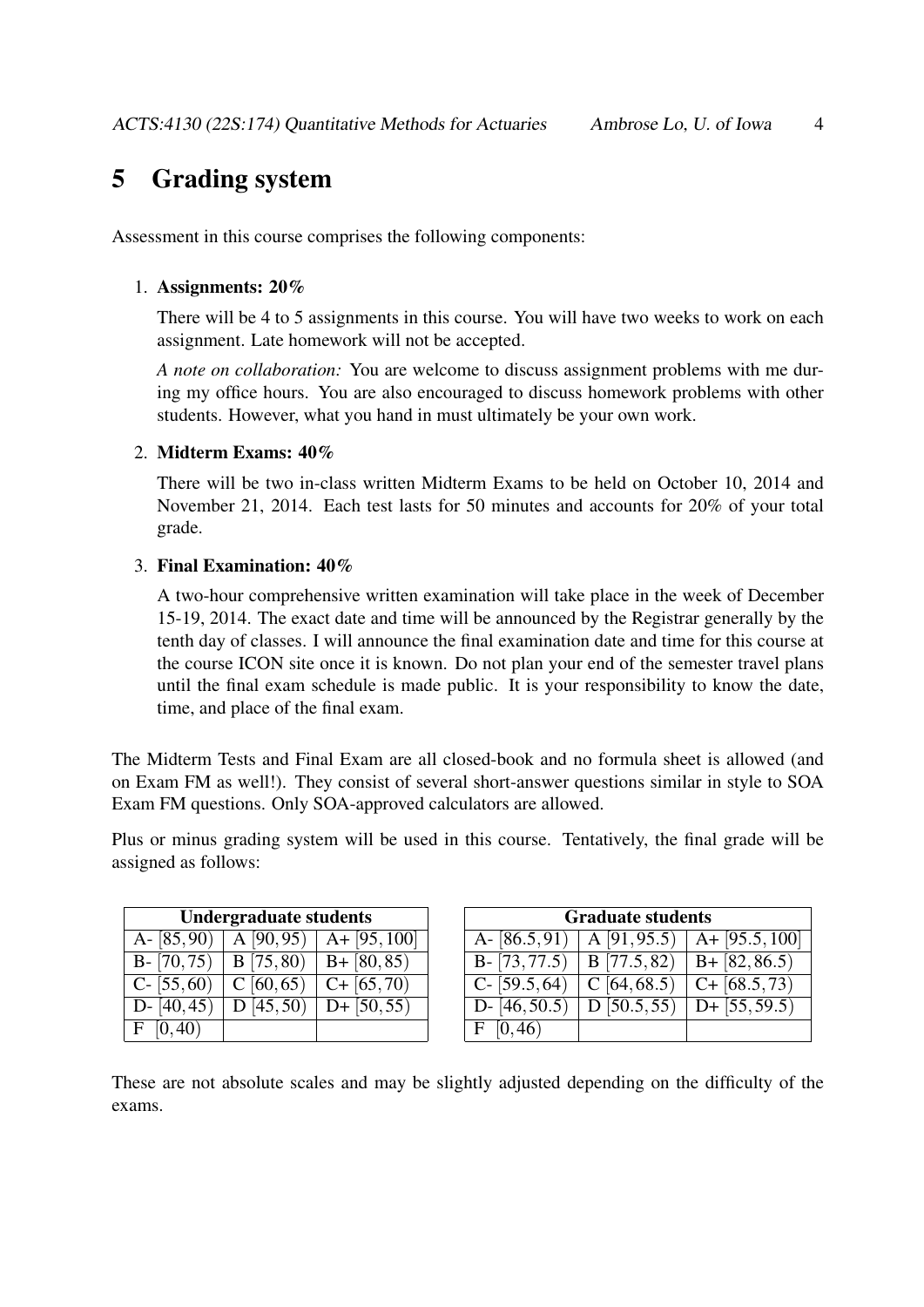#### College of Liberal Arts & Sciences: Policies and Procedures

## Administrative Home

The College of Liberal Arts and Sciences is the administrative home of this course and governs matters such as the add/drop deadlines, the second-grade-only option, and other related issues. Different colleges may have different policies. Questions may be addressed to 120 Schaeffer Hall, or see the CLAS Academic Policies Handbook at [http://clas.uiowa.edu/students/](http://clas.uiowa.edu/students/handbook) [handbook](http://clas.uiowa.edu/students/handbook).

### Electronic Communication

University policy specifies that students are responsible for all official correspondences sent to their University of Iowa e-mail address (@uiowa.edu). Faculty and students should use this account for correspondence (Operations Manual, [III.15.2.](http://www.uiowa.edu/~our/opmanual/iii/15.htm#152) Scroll down to k.11).

### Accommodations for Disabilities

A student seeking academic accommodations should first register with Student Disability Services and then meet with the course instructor privately in the instructor's office to make particular arrangements. See <www.uiowa.edu/~sds/> for more information.

### Academic Honesty

All CLAS students or students taking classes offered by CLAS have, in essence, agreed to the College's [Code of Academic Honesty:](http://clas.uiowa.edu/students/handbook/academic-fraud-honor-code) "I pledge to do my own academic work and to excel to the best of my abilities, upholding the [IOWA Challenge.](http://thechallenge.uiowa.edu/) I promise not to lie about my academic work, to cheat, or to steal the words or ideas of others; nor will I help fellow students to violate the Code of Academic Honesty." Any student committing academic misconduct is reported to the College and placed on disciplinary probation or may be suspended or expelled [\(CLAS Academic](http://clas.uiowa.edu/students/handbook) [Policies Handbook\)](http://clas.uiowa.edu/students/handbook).